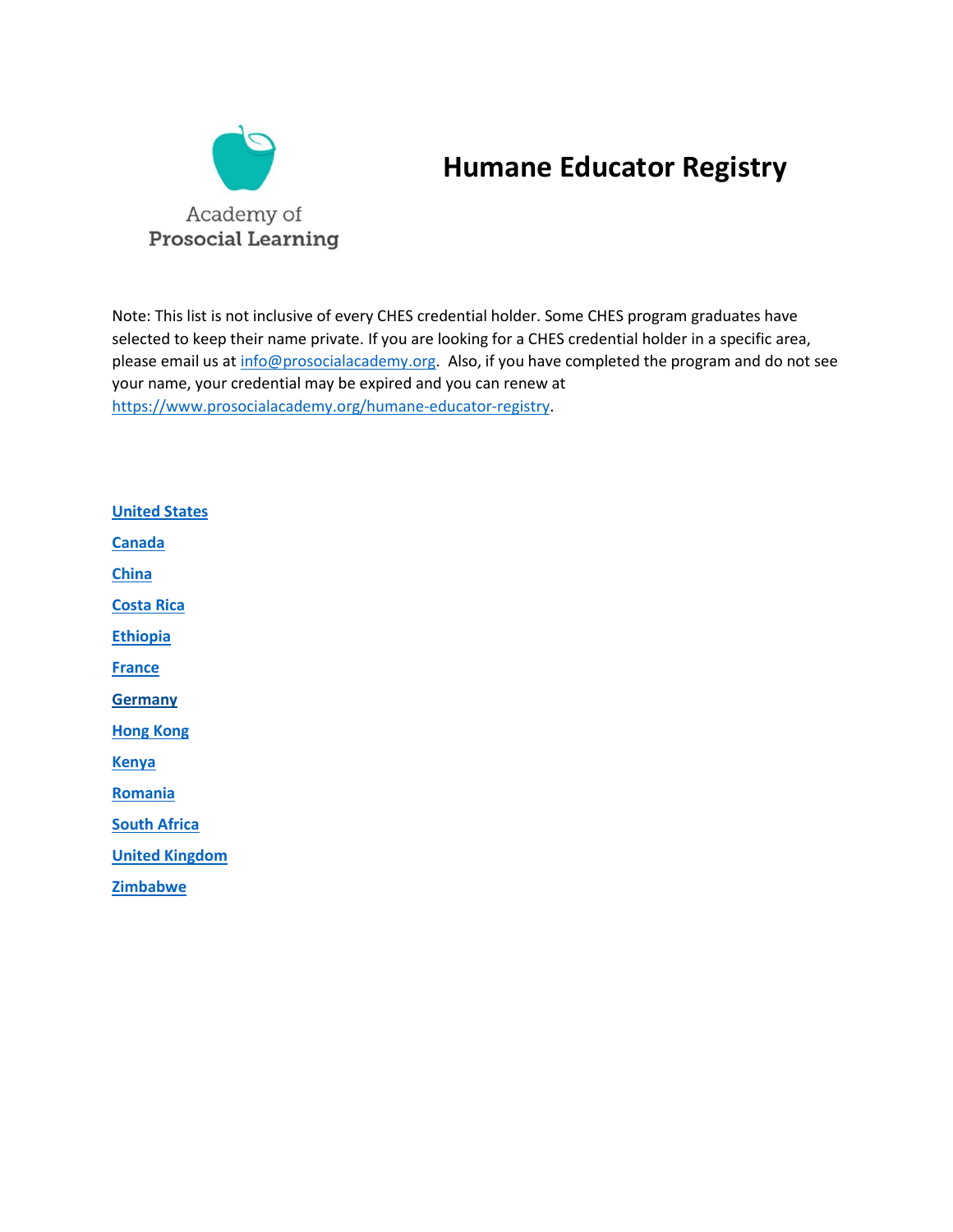## **United States**

## *Alabama*

## *Alaska*

## *Arizona*

- Emily Ingram
- Deborah Ray (also available in Florida)

## *Arkansas*

• Erin Hobson

# *California*

- Angel Bell
- Jennifer Ott Cameron
- Betsy Denhart
- Brenna Ewing
- Katy Franco
- Lynn Hildebrand
- Tara Lenehan
- Daniella Mazerlev
- Joyce Melin
- Karly Noel
- Karen Rosen
- Melissa Roskos
- Linda Spivey
- Karen Lee Stevens
- Claire Tilson
- Michelle Tinkham
- Melissa Wolf

## *Colorado*

- Donna Corcel
- Kristen Galles
- Maggie Lantzy
- Ronda MacLeod
- Tori Stevens (also available in New Mexico)
- Alison R. Thompson

## *Connecticut*

- Joanne Barbash
- Lisa Fimbers

# *Delaware*

• Tioni Westley

# *Florida*

- Virginia Hamilton
- Cathy Houde
- Shellie Kalmore
- Magaly Madrid
- Jessie Miller
- Lucy Monette
- Carrie Neff
- Deborah Ray (also available in Arizona)

## *Georgia*

- Judy Bradberry
- Christine Kaczynski
- Kelly Lewis
- Jason Taylor

## *Hawaii*

- Barbara (Bebe) Ackerman
- Shayna Vi

## *Idaho*

- Laura Boro
- Jane McElligott
- Mary F. Rengel

## *Illinois*

- Sandra De Lisle
- Tami Dollase
- Shoshana Mostoller

## *Indiana*

- Debra Lynn Corbett
- Sarah DeLone
- Mary Edwards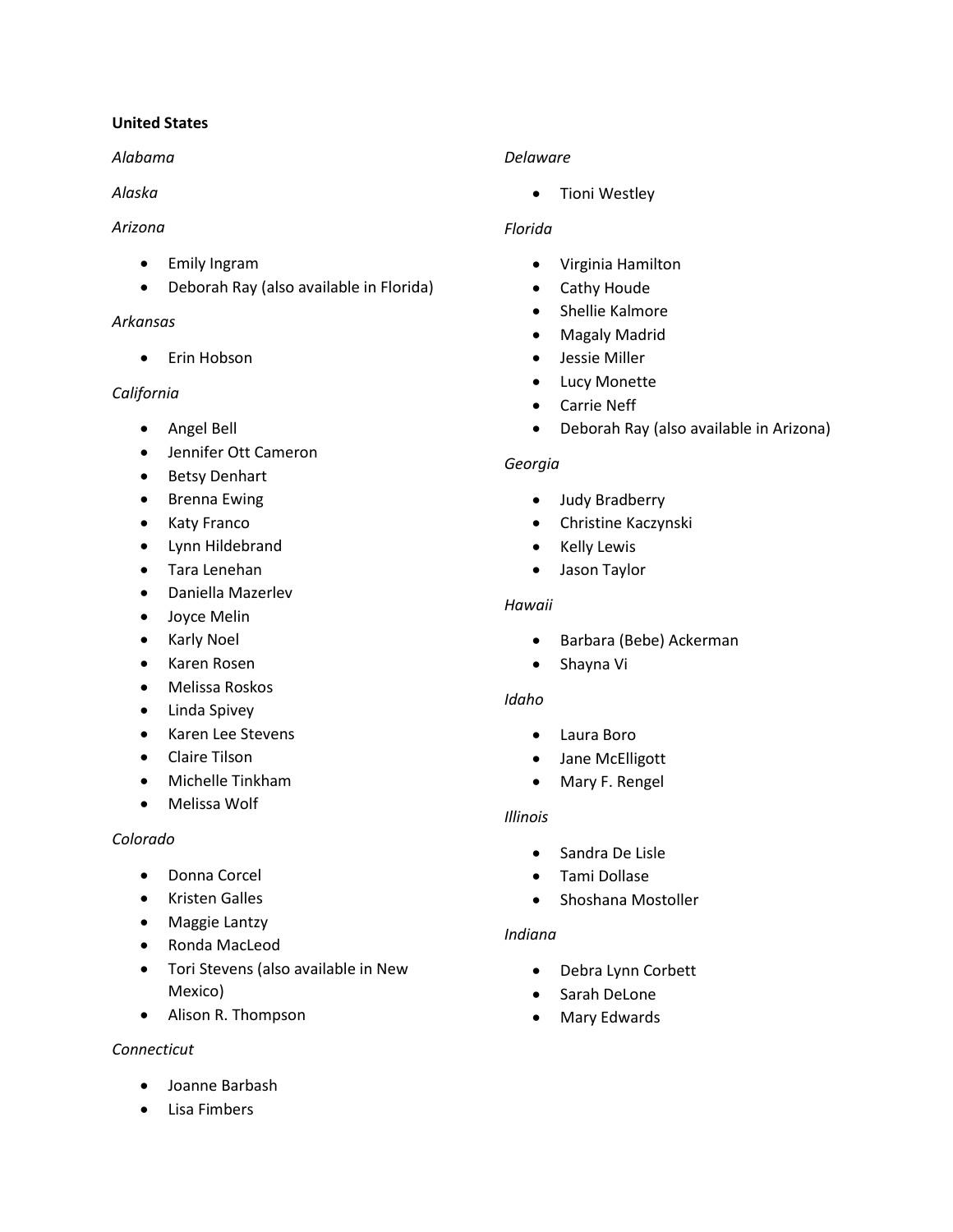#### *Iowa*

- Cicely Gordon
- Stephanie Peters

## *Kansas*

## *Kentucky*

- Tami Harbolt
- Molly Taylor

## *Louisiana*

• Adrian Hirsch

## *Maine*

## *Maryland*

- Rachel Feldman
- Patricia Hoffman
- Cathleen Mysak
- Adam Peyman
- Sarah Rouse
- Nicole Welzelberger

### *Massachusetts*

- Leslie Balch
- Heidi Colonna
- Jennifer D'Angelo
- Dr. Rachel Geller
- Gail Kainen
- Jessica Lachey

### *Michigan*

- Todd Fretenborough
- Sarah M. Gebert
- Kathleen Nordstrom
- Jennifer Self-Aulgur

### *Minnesota*

• Pat Castellano

### *Mississippi*

## *Missouri*

- Heddie Leger
- Ashley Stanley

### *Montana*

• Renee Close

#### *Nebraska*

### *Nevada*

• Cindy Carlson

## *New Hampshire*

### *New Jersey*

- Karen Potocek
- Jessica Sears

### *New Mexico*

- Anna Soeiro
- Tori Stevens (also available in Colorado)

### *New York*

- Kimberly Ferris-Church
- Gail Frydkowski
- Susan Kanye
- April Lang
- Diane Mancher
- Deanna Mancuso
- Mercedes Rau
- Jordan Reese
- Gabrielle Sachs
- DeeAnne Schaefer
- Mary Ann Short
- Dr. Kimberly Spanjol
- Kristin Spann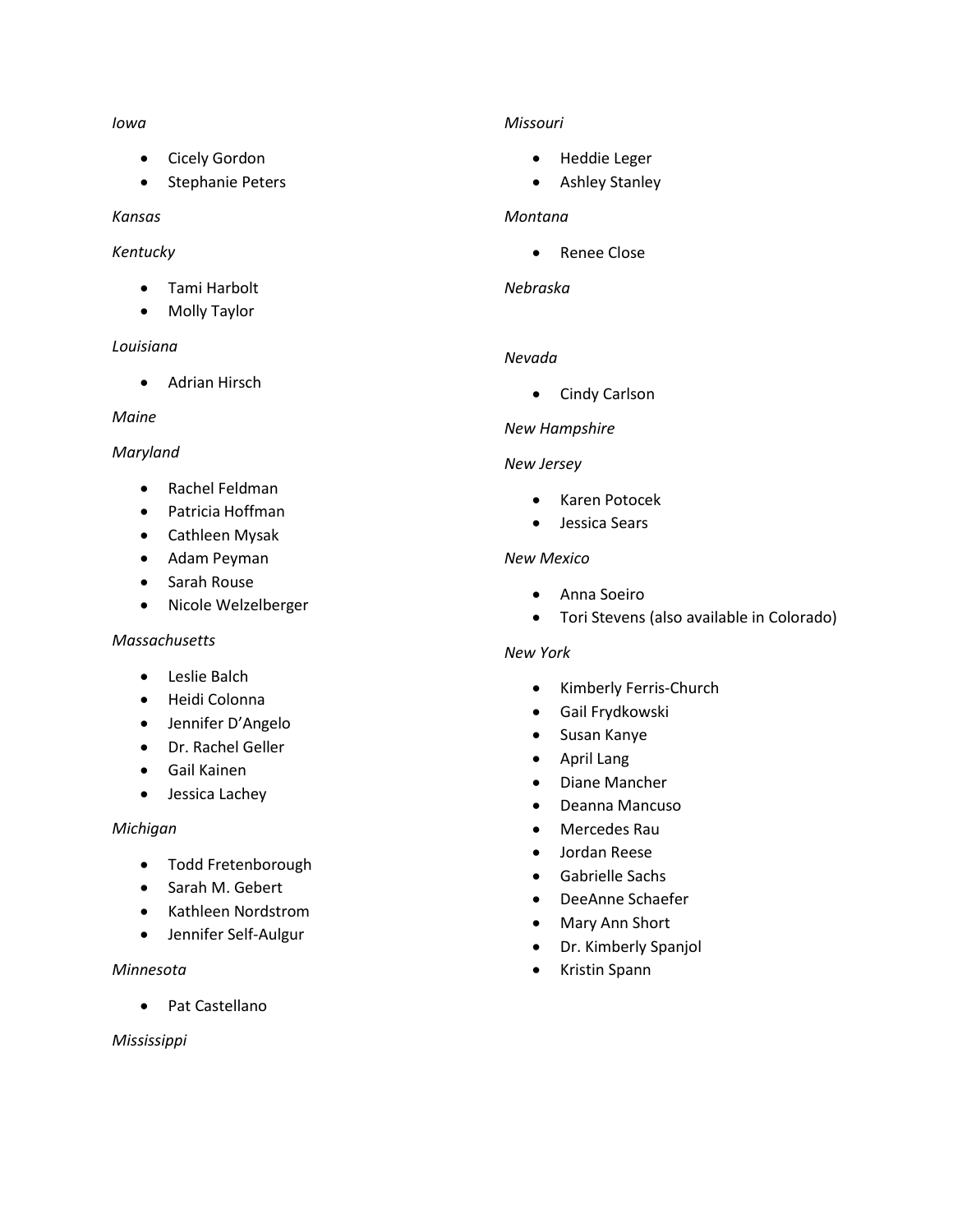## *North Carolina*

- Julia Conner
- Kathryn P. Durrig
- Emily Gelb
- Kaleb Xander Lynch
- Regina Terlau-Benford

## *North Dakota*

## *Ohio*

- Shannon Breznai
- Carlette Jewell
- Wendy J. Sotos

## *Oklahoma*

- Debbie Gladwin
- Sherri Griggs

## *Oregon*

• Trina Wheeldon

## *Pennsylvania*

- Leah M. Carlson
- Jason Itle-Clark
- Dr. Stephanie Itle-Clark
- Susan Kosko
- Kathryn Nagy

## *Puerto Rico*

- Ericka Torres Colon
- Carrion Rosana Rivera
- Adora Negron
- Claribel Pizarro Reyes
- Jose M. Vivoni

## *Rhode Island*

## *South Carolina*

• Kylie Wiest

## *South Dakota*

## *Tennessee*

- Jurnee Carr
- Kristen Dunlap-Berg
- Rachel Harris
- Shana King
- Jody Patterson
- Nina Wingfield

## *Texas*

- Dr. Abigail Cameron
- Neil Crisostomo
- Nicole Dearstine
- Josie Kim Espinoza
- Terri Hooks
- Ronda MacLeod
- Lyssa C. MacMillan
- Megan Moon
- Christine Perry
- Sara Phippen
- Cathy Rosenthal
- Jill Schilp
- Jenna Wells

## *Utah*

### *Vermont*

• Jamie Dutil

### *Virginia*

• Kari Hosack

## *Washington*

- Brenna Anderst
- Rachel Craig
- Christine Lahnala- Brandau
- Randee Morrow

### *West Virginia*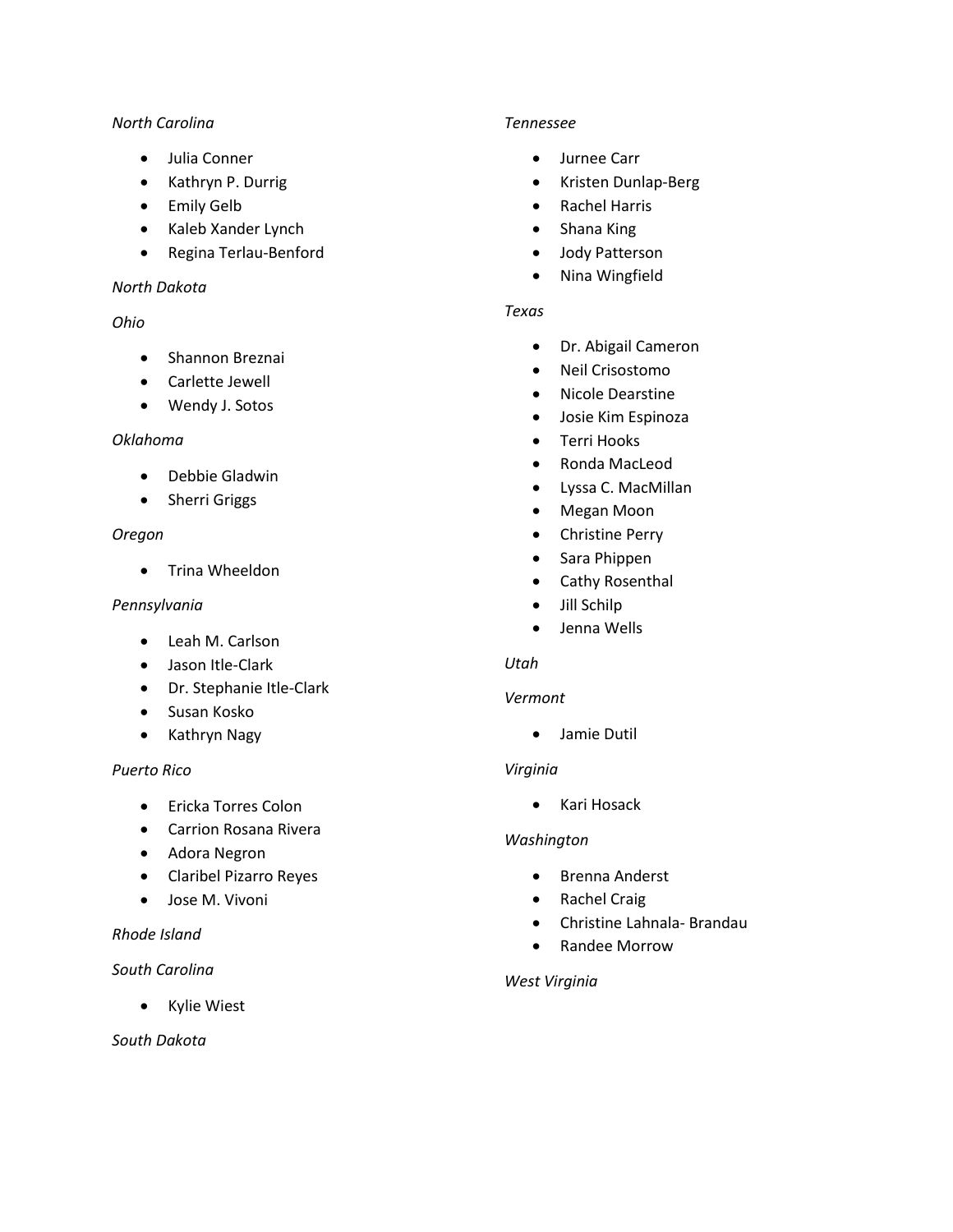#### *Wisconsin*

#### *Wyoming*

• Theresa Paradis

- Khris Erickson
- Dezarae Jones-Hartwig
- Erin Olson
- Sheila Postotnik

## <span id="page-4-0"></span>**Canada**

- Melanie Jacques (also available in Scotland)
- Nadja Lubiw-Hazard

### <span id="page-4-1"></span>**China**

• CHOU I Kei Nadia

## **Costa Rica**

• Lisa Ortuno Ibarra

### **Ethiopia**

- Roman Alemayehu
- Kefyalew Mideska

#### <span id="page-4-2"></span>**France**

• Sonata Sardinha

#### **Germany**

• Susan Wanjiku (also available in Kenya)

#### **Hong Kong**

• Yip Shing-Kam

## **Kenya**

<span id="page-4-4"></span>• Susan Wanjiku (also available in Germany)

#### <span id="page-4-3"></span>**Romania**

• Dr. Alina Rusu